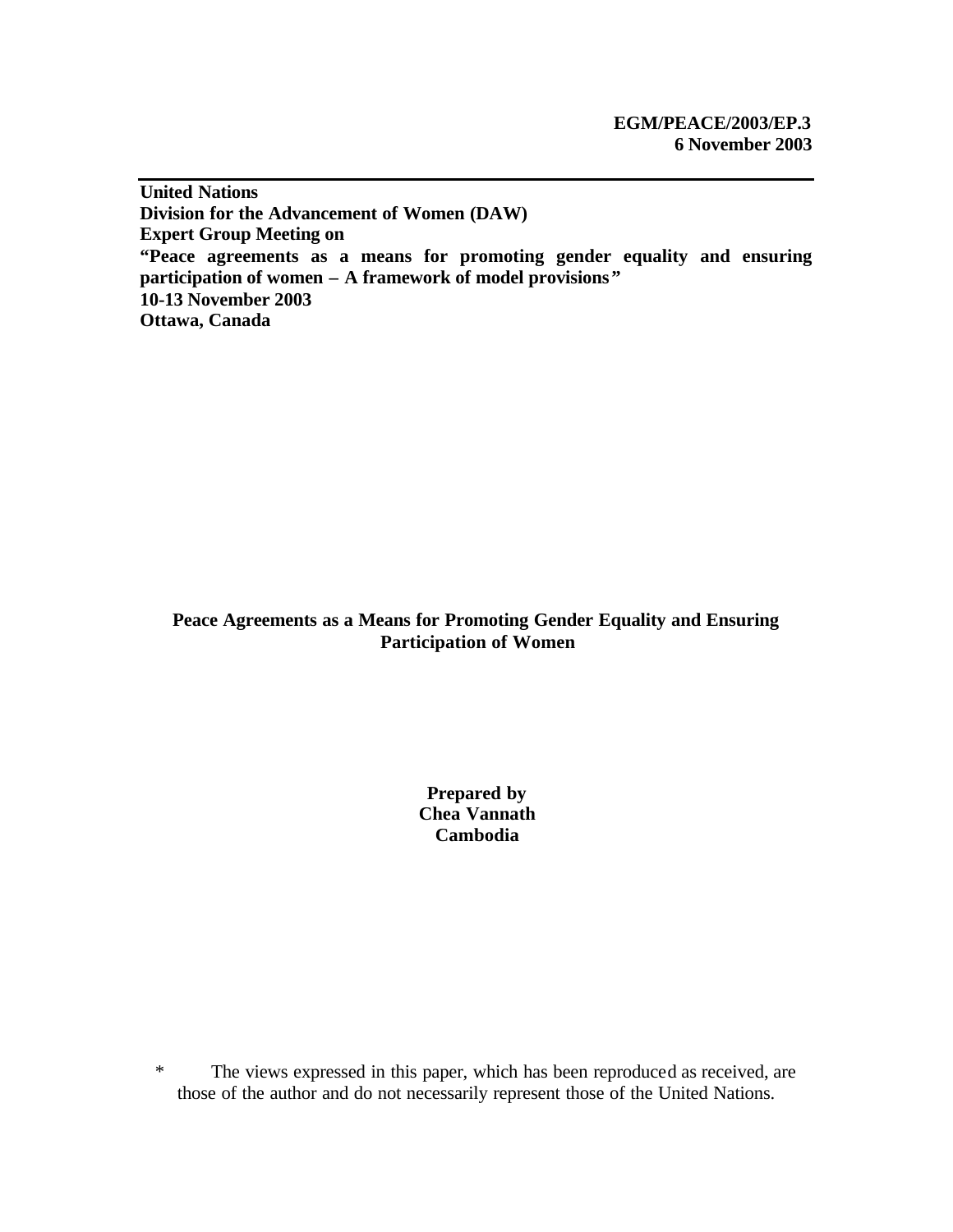# **Cambodia Case Study**

Chea Vannath The Center for Social Development Phnom Penh, Cambodia

### I. BACKGROUND OF THE CONFLICT

Over the last three decades, Cambodia has suffered through war, genocide, and social chaos. The contemporary Cambodia history of tragedy began in the 1960's when the cold war fighting in Vietnam spilled into Cambodia. In 1970 King Norodom Sihanouk, then Head of State, was overthrown, then followed a long series of internal and external wars. In the meantime, the political regimes changed from monarchy to capitalist republic, to absolute communist republic, to socialist republic, and then back again to constitutional monarchy in 1993. The most traumatic experience for Cambodians occur under the Khmer Rouge regime from 1975-1979 when barbarous acts were committed. During that time, more than 5 million people from a population of 8 millions were displaced, and some 1.7 million died from disease, starvation, and murder. During the following ten years, a civil war simmered, between the Vietnamese-supported Peoples Republic of Kampuchea (PRK) ruling inside Cambodia, and a coalition of opposition groups (including the Khmer Rouge, the Royalist FUNCINPEC and the republican Son Sann Party) controlling the Thai-Cambodian border areas. Finally in the late 1980's cautious discussions had begun between the PRK's Hun Sen and Prince Sihanouk, which culminated in the Paris Conference on Cambodia in 1991. Because women's roles are to take care of their families, the burden of this conflict and violence has fallen to a greater degree on women than men.

The tragic conflict and continuing bloodshed in Cambodia was internationally recognized with the Paris Conference on Cambodia convened in order to restore peace. On 23 October 1991, the Agreements on a Comprehensive Political Settlement of the Cambodia Conflict (the Agreements) were signed by Cambodia and 18 other nations in the presence of the United Nations Secretary General. Not a single woman sat as a major player at the negotiation table, and very few women had been involved in the pre-agreement negotiations.

The country resolutely turned a new page with the signing of the Paris Peace Accords and the subsequent creation of the United Nations Transitional Authority in Cambodia (UNTAC). Tens of thousands of international staff, and billions of dollars poured into Cambodia between 1991 and 1993, culminating in the multi-party elections in May of 1993. Unfortunately, one of the four parties to the Agreements, the Khmer Rouge (otherwise known as Partie of Democratic Kampuchea or PDK) dropped out in 1993, remaining to fight from the jungles, until the majority had defected between 1996 and 1998.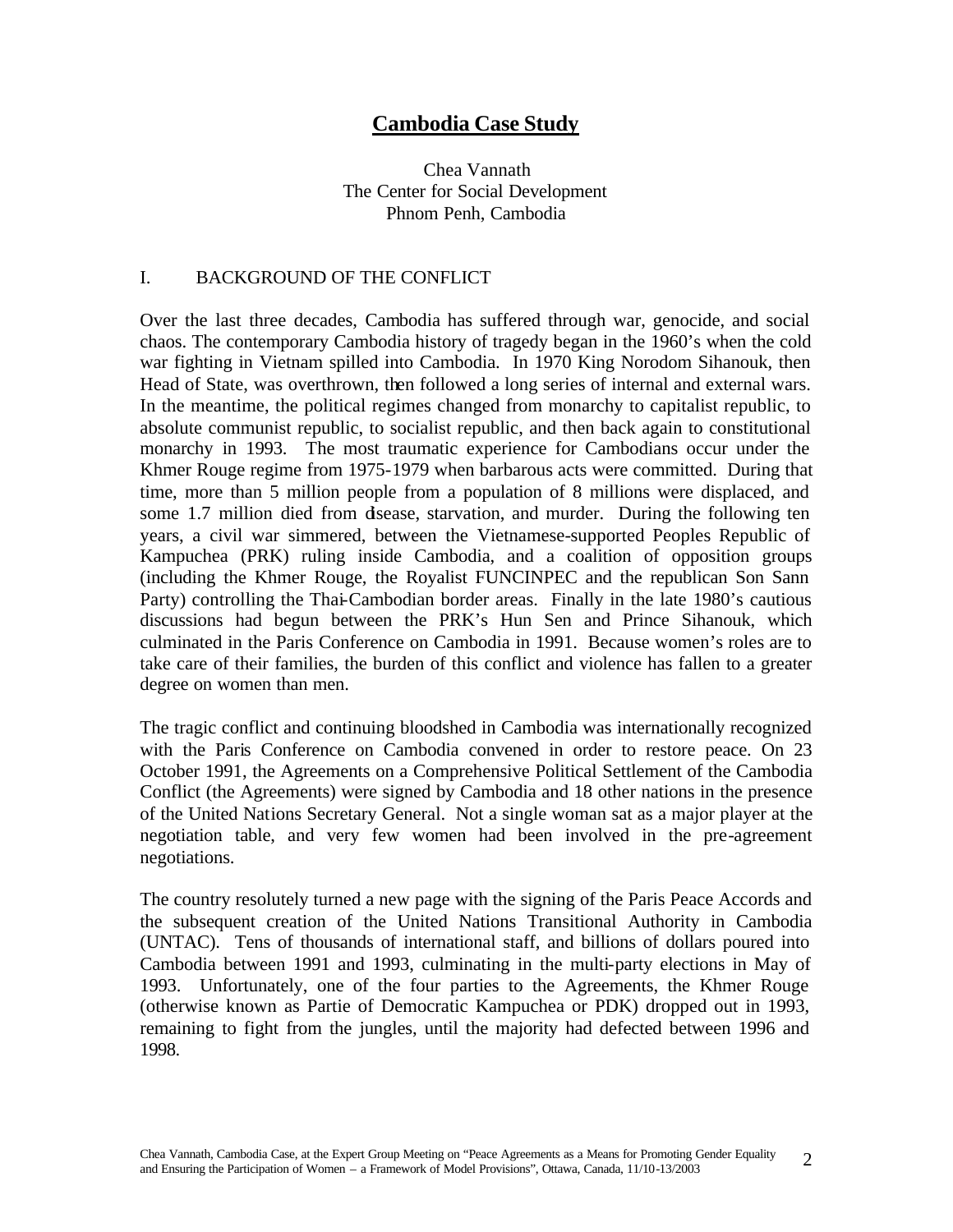The results of the Agreement, and the presence of UNTAC had many effects in Cambodia, both positive and negative. During UNTAC many women were hired by the UN which allowed them to play a more active role in society. Many women also either created, or were hired by non-governmental organizations (NGO), and these organizations were a major factor in the development of civil society.

After the election, the focus soon turned to national reconciliation and to establishing the foundations for a pluralist liberal democracy, a free market economy, the rule of law and the respect for human rights. A new Constitution embodying these principles was promulgated in September 1993.

### Historical Background -Analysis of Women's Participation in the Peace Process

There is no direct translation of the word "gender" in Khmer. We have to literally use the word "gender". Also, we still have a strong misunderstanding of the concept of gender, in which it leads to the problem of decision makers being 'gender blind'.

Another issue that affects women's role in society is the patronage system in which it is strongly rooted in society. The administration system in war torn country was based on a patronage system whereby people in a particular region gravitated around powerful macho warlord who dispensed all kinds of fear or favors to their clients in return for tributes and loyalty. Young and vulnerable women and girls were exploited because of their sex. The patronage system still exists today, and is fueled by the lack of trust among, and between, the civil society, the donor communities, and the government.

Women's status began to change from the traditional roles during the 1950s and 1960s with many educated women in politics, government, education and the arts. In the 1970's women's roles began to change even more as war engulfed Cambodia and women filled roles in society as men were off fighting. A few famous educated women were also part of the Khmer Rouge leadership, and who are alleged to be responsible for the millions of deaths of the Cambodian people. During the civil war 1970s women were used as porters by the Khmer Rouge to transport arm and food supplies to the front lines. They played important roles to back up the troops, providing them medical care and evacuation.

In the 1980s, there were more than ten women's associations within the three Cambodian factions refugee camps along the Cambodian-Thai border. They provided vocational training such as food processing, non-formal education for day-care center. The associations played crucial roles during the on-going fighting to urgently evacuate the refugees and provide logistic and emergency care to them. Women's associations inside Cambodia under the PRK also played a major role in rebuilding society. They mobilized women to support men who were posted to difficult duty stations along the border. Despite women's ability to implement these important duties, and their strong commitment, women in decision-making positions are either non-existent, or too few to make impact on policies.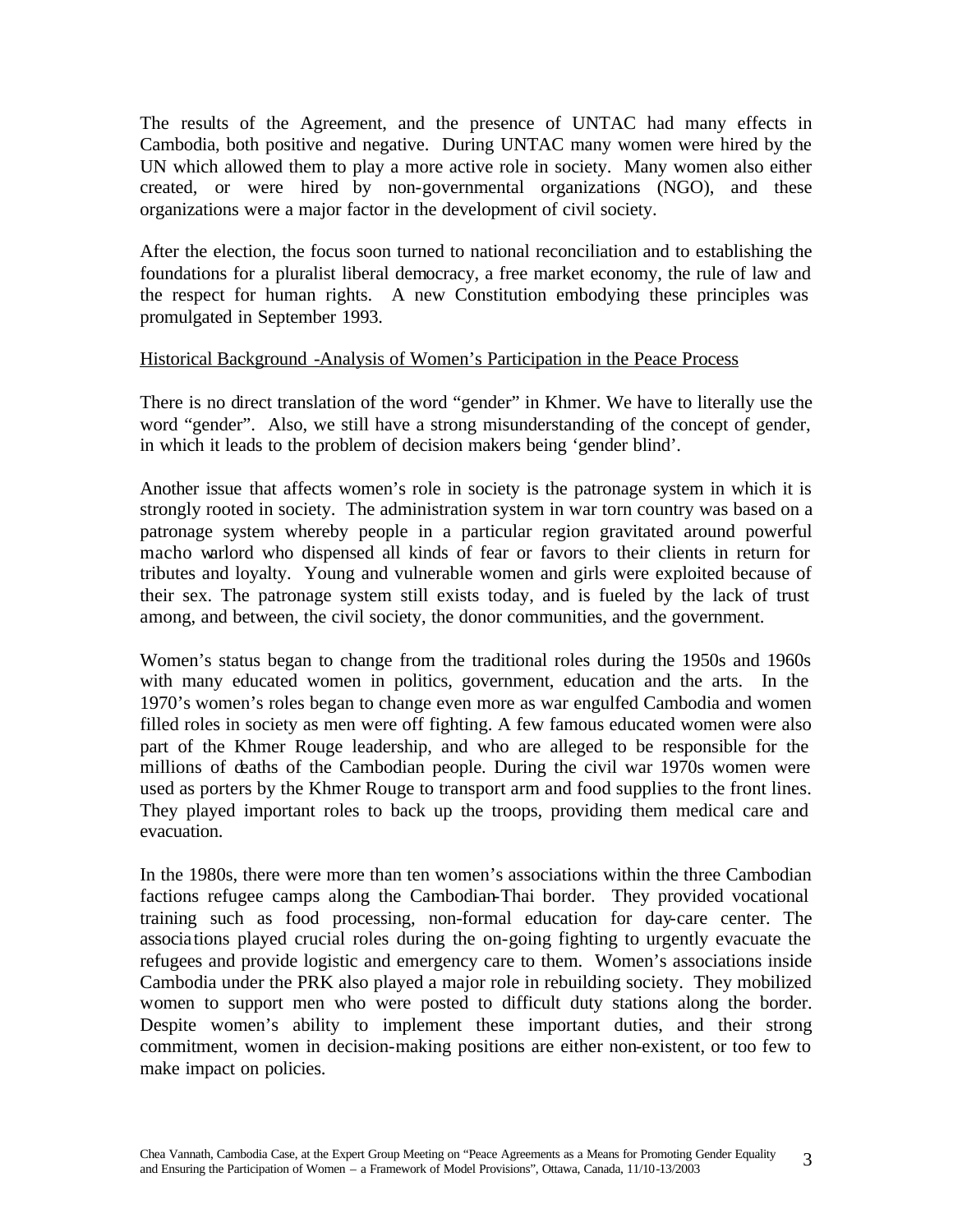All of the key leading Cambodian women from the four political factions participated in the process leading up to a peace agreement, but had little influence on their respective political parties. Women in each factional party were co-opted by the party's interests at the expense of a true population's well-being and peace. There were also a few outstanding women outside of the political factions who informally played very important roles as catalysts in the pre-negotiation phase in preparation for early dialogues among the Cambodian political antagonists.

From 1975 to 1979, the Khmer Rouge decimated two thirds of the adult males in the 20 to 50 age group. Cambodian women kept the country and families running strongly during the twenty years of civil war and destruction.

The transformation from a socialist to a liberal free market economy in early 1990s with no proper mechanism and infrastructure negatively affects the socio-economic of women, poor, and vulnerable group, such as low status, high rate of child drug users, girl prostitutes, family violence, rape, illiteracy and poverty among other conditions, and extremely low levels of access to education, health care, information, technologies and services.

### II. AGREEMENTS ON A COMPREHENSIVE POLITICAL SETTLEMENT OF THE CAMBODIA CONFLICT

#### Gender Perspectives in the Peace Agreements

The 1991 Paris Peace Agreement adopted the following instruments:

a. Agreement on a Comprehensive Political Settlement of the Cambodian Conflict (ACPSCC) annexes on the mandate for the United Nations Transitional Authorities in Cambodia (UNTAC), military matters, elections, repatriation of Cambodian refugees and displaced persons, and the principles for a new Cambodian constitution;

b. Agreement concerning the sovereignty, independence, territorial integrity and inviolability, neutrality and national unity of Cambodia; and

c. Declaration on the rehabilitation and reconstruction of Cambodia.

These instruments represent an elaboration of the "Framework for a Comprehensive Political Settlement of the Cambodia Conflict" adopted by the five permanent members of the United Nations (UN) Security Council on 28 August 1990, and the elements of the work accomplished at the first session of the Conference. They entailed a continuing process of national reconciliation and are enhanced role for the United Nations, thus enabling the Cambodian people to determine their own political future through free and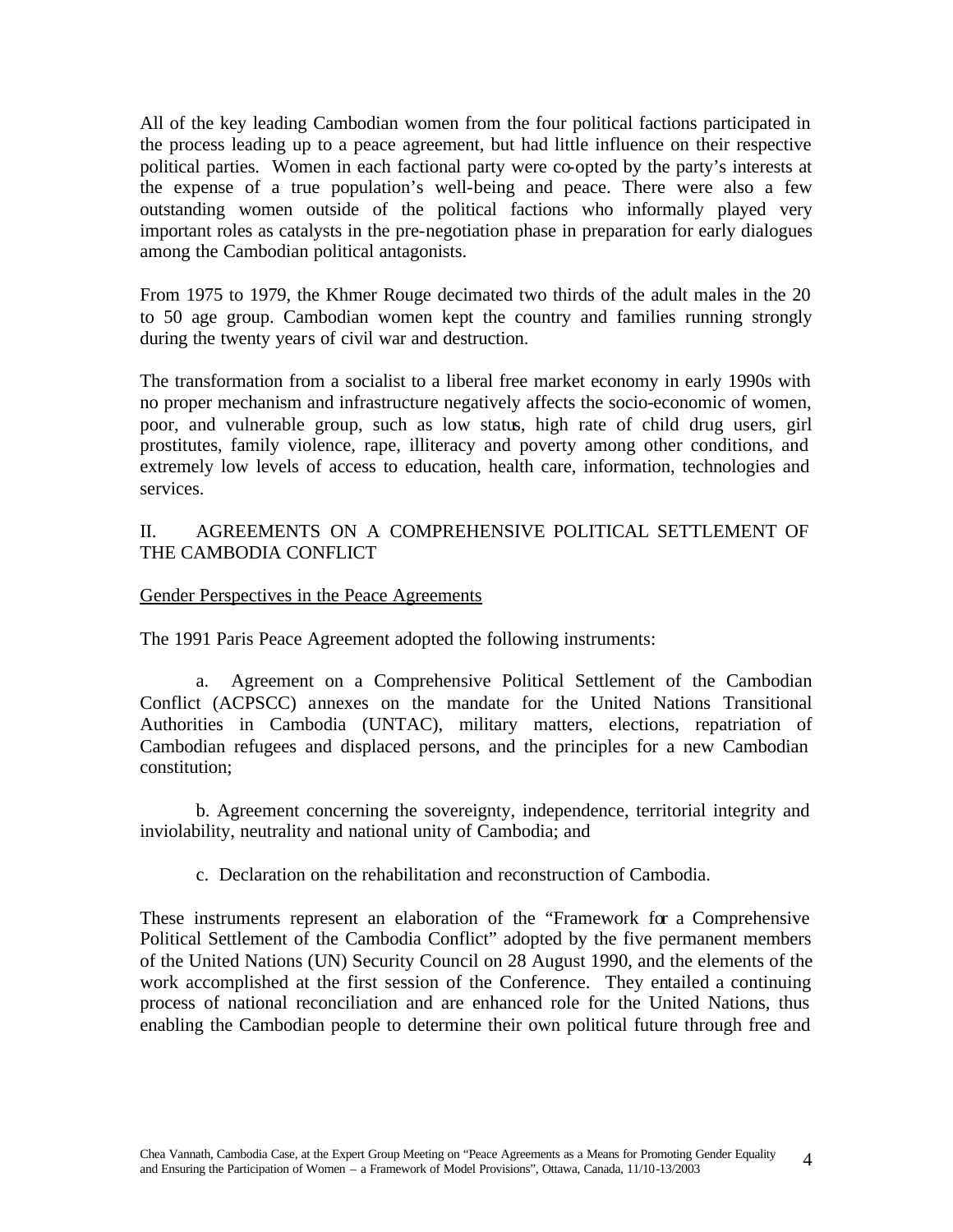fair elections organized and conducted by the UN in a neutral political environment with full respect for the national sovereignty of Cambodia.<sup>1</sup>

In September 1990, the Cambodian parties agreed to form the Supreme National Council (SNC) as the unique legitimate body and source of authority in Cambodia throughout the transitional period. The SNC was composed of twelve representatives (no women) from the four political factions.

### **Recommendations- Lessons Learned and Good Practices**

**To promote gender equality and women participation in the peace process, women must be included in the negotiations for table and be part of the Peace Agreement drafting process. In addition, when women have made contributions in the pre negotiation phases, these contributions should be recognized.** 

**Gender balance in the work place should be promoted by "Equal Opportunity" and "Affirmative Actions" policies and procedures to bring more women into decisions making positions. No speeches are louder than to have more and more women role models in the UN agencies, especially in the concerned country in conflict and/or in peace process.** 

# III. ACTUAL AGREEMENT IMPLEMENTATION

The Agreement implementation can be divided into two periods: during UNTAC (1992- 1993) and from 1993 to the present. There was only explicit reference to gender in the Agreements, that the Constitution shall "assure the protection of human rights... freedom from racial, ethnic, religious or sexual discrimination."**<sup>2</sup>** And there was little attention to gender issues by UNTAC either. UNTAC consisted of several components: Civil Administration, Elections, Military, Repatriation (UNHCR), Information, Human Rights, and Reconstruction and Development (UNDP). Not a single component was led by a woman, nor were there many women in decision-making positions within UNTAC.

Local Cambodian women however were hired in large numbers by UNTAC, especially in the election division which hired the largest numbers of staff, and this has seemed to make an impact on the population about the roles and abilities of women. In addition the human rights component taught human rights, including women's rights broadly across Cambodia, and made efforts to be gender sensitive in the training. The information component also tried to represent women fairly in their materials, written as well as for radio and television.

The current situation shows the legacy of the UNTAC period. For the first time in decades, Cambodia is currently enjoying a peace, security and relative political stability. These are the necessary pre-conditions for the nation to be able to begin to address the

 $\overline{a}$ <sup>1</sup> Agreements on A Comprehensive Political Settlement of the Cambodia Conflict, Paris, 23 October 1991, the United Nations.

<sup>2</sup> Ibid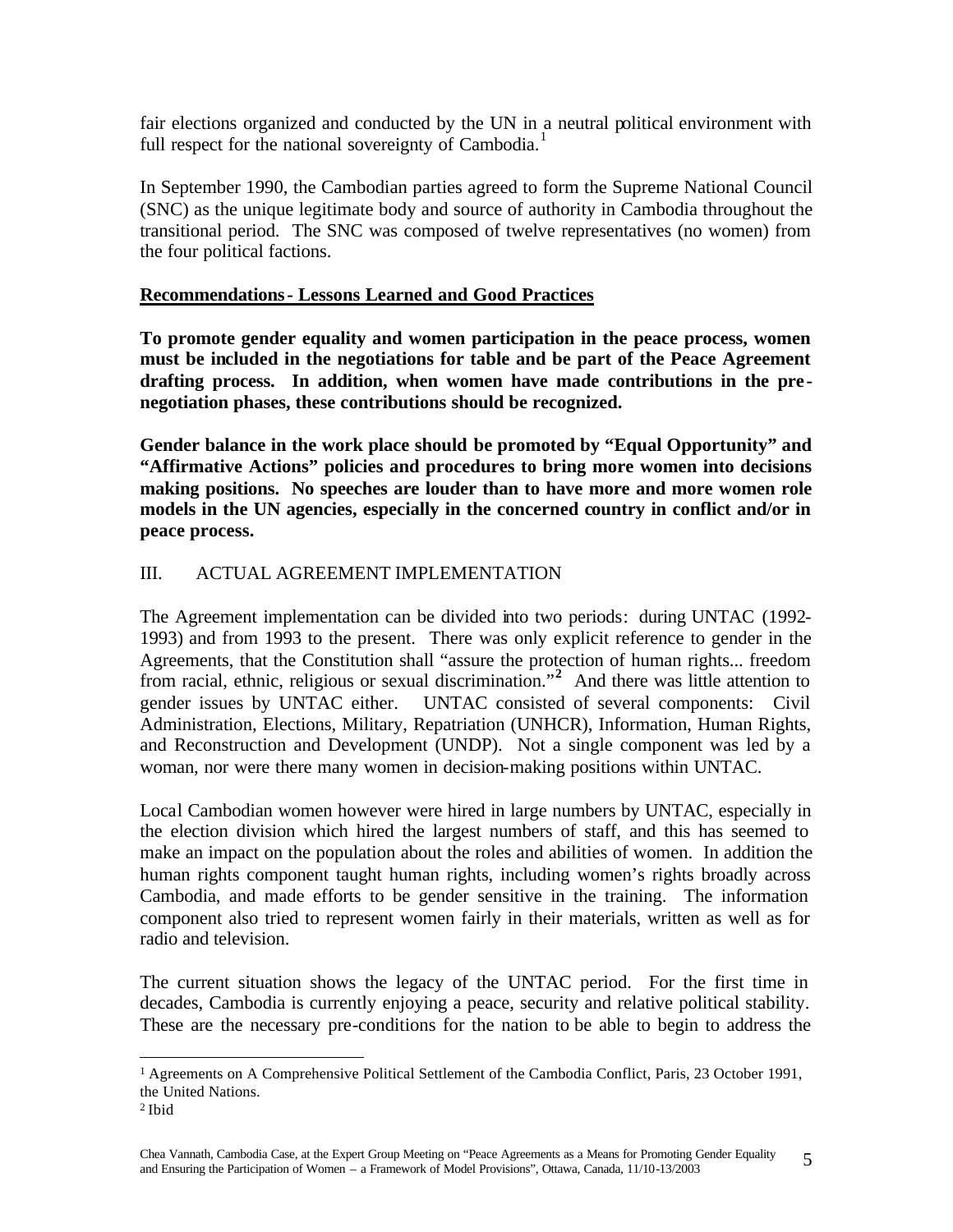root causes of poverty and to further social and economic development. However, a key legacy left by UNTAC, was that the Agreements were never fully implemented. According to the Agreements UNTAC should have taken control of key ministries and instituted widespread administrative and judicial reforms. In only one year, with inconsistent application of the Agreement, little actual progress was made.

In his speech on August 1996 at the "Peace and Cooperation: Different Approaches to the Maintenance of Peace in Southeast Asia, Asia and Europe", Hun Sen, the Cambodian Prime Minister said that: "As always, in trying to secure peace, there are difficulties and challenges, especially for a country which tries to move from war to peace and national reconciliation, and from underdevelopment to development. In reality, peace is not just the absence of war or the absence of violence. It is also about development and social justice that, in turn, are the results of peacemaking, peacebuilding, and peace maintenance."

Although the government acknowledges that social justice is necessary for peace, progress is slow. Only 15 women are currently in the National Assembly of 123 persons, while 979 women were elected in the Commune Councils of 11,261 persons in the 2002 elections. Many fewer girls than boys finish primary school, and only a handful reach university.

At the beginning of 1992, Cambodia widely opened its door to the world community. The followings are the success and constraints of the actual Agreement implementation on the six issues of concern:

# A. CONSTITUTIONAL AND LEGAL SYSTEMS

One of the Agreements signed in Paris included principles for a new constitution for Cambodia is to establish an independent judiciary, empowered to enforce the rights provided under the constitution. The principles also called for the constitution to have due process and equality before the law, protection from arbitrary deprivation of property without just compensation, and freedom from racial, ethnic, religious or sexual discrimination. This is the only reference to gender in the Agreement.

The Agreement and presence of UNTAC allowed the space for a fairly liberal Constitution to be created. Women, particularly in civil society were of key importance in the relatively open process in which the Constitution was created. UNTAC provided the technical support for the Constitution writing, as well as the political space for grass roots groups to lobby and give input to the process.

UNTAC provide technical assistance to the National Assembly and many other bodies. This assistance made efforts to reinforce the principles of separation of the three powers (executive, legislative and judicial) and to provide a system of checks and balances. Sadly, the assistance was too short to make a real lasting impact.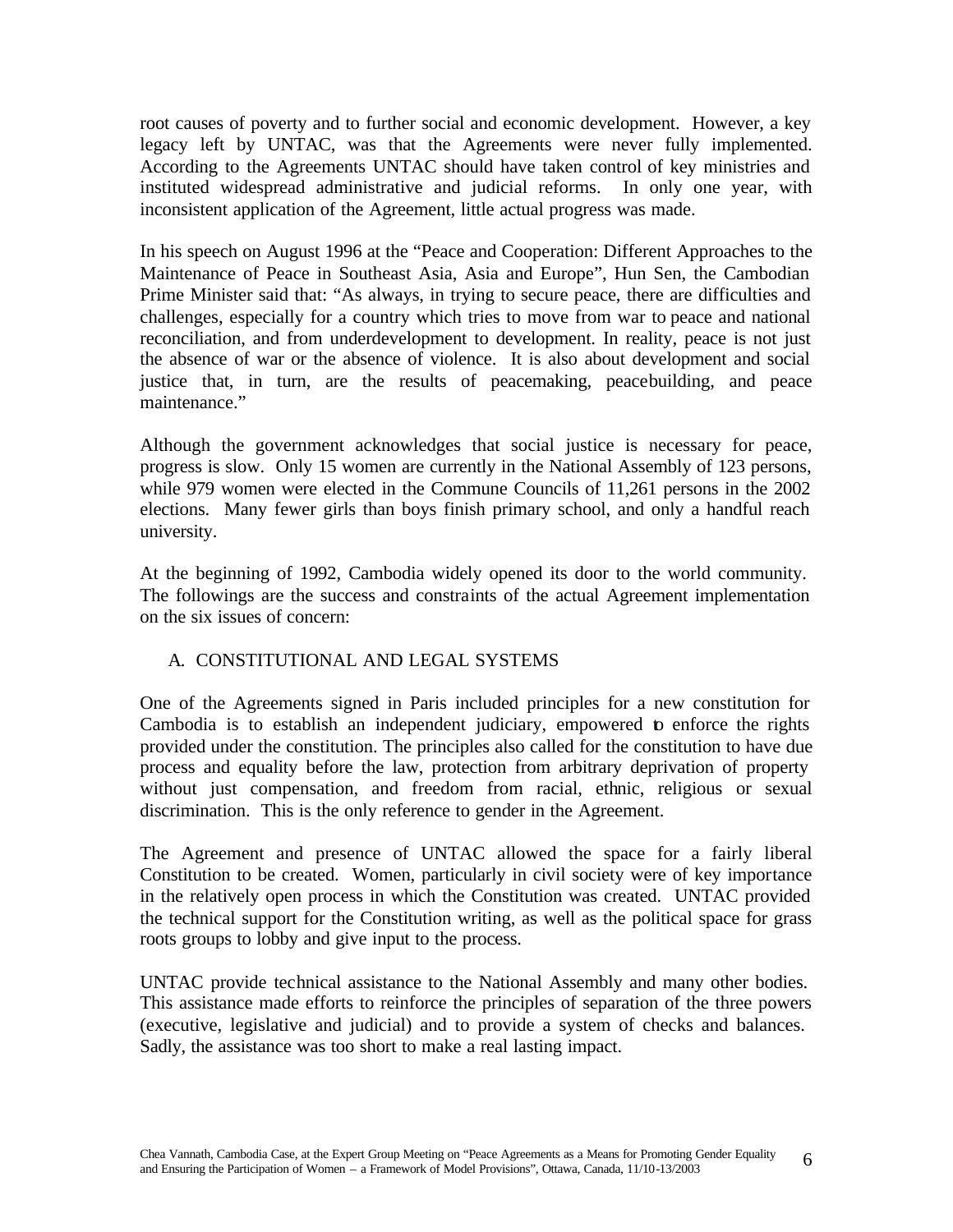The Constitution of the Kingdom of Cambodia ensures the participation of women in every aspect of political, economic, and social activities as men. Women have the right to vote and to be voted, and form associations and trade unions. Furthermore, to promote women participation, a Ministry of Women and Veteran Affairs had been established, and is currently headed by a woman minister.

# B. POLITICAL AND ELECTORAL SYSTEMS

The development processes for the elections were spelled out in the Agreements. The half full and half empty part of the implementation is the "freedom of speech, assembly and movement, and the fair access to the media, including press, television, and radio". To achieve this activity, UNTAC brought an impressive media system to Cambodia, including generator, equipment and experts to Cambodia at the immense joy of the Cambodian people. But, in exercising their rights, a number of candidates (men and women) for political parties, activists and supporters were the targets of political violence, including the local UNTAC staff. UNTAC hired a lot of Cambodian women for election and in which it is very unusual for Cambodia.

Even thought women's participation is guarantied by the Constitution, the numbers of women in the Parliament is approximately 10%. Furthermore, an attempt to have a 30 percent of women candidates quota in the Election Law had been failed, because the lack of two third (2/3) support in the National Assembly. Women suffer discrimination in many other areas as well.

During its mandate, UNTAC failed to take control of the five key ministries to ensure neutrality as mentioned in the 1991 Paris Peace Agreement. It also failed to completely locating and confiscating caches of weapons and military supplies throughout the country. Furthermore, UNTAC did not have the power, or authority to make decision when one of the factions did not recognize the result of the 1993 Election sponsored by the UN. These failures set negative examples to the respect of the democratic process and the rules of law at the present time. Ten years after, in 2003, Cambodia is still at the deadlock to form new government, because the contesting political parties did not recognized the July 2003 Election organized by the National Election Committee (NEC). A positive note about NEC and gender equality is that the women participation has been significantly increased from 11 men and 0 woman in 1998 to 3 men and 2 women in 2003.

# C. JUDICIARY AND ACCESS TO JUSTICE

UNTAC supported the human rights training courses to all armed forces, political groups, teachers, etc. But, the limitations were that the high ranking officers and the Khmer Rouge factions did not fully participate in the training process. Therefore, the training had little impact on the respects for human rights. Anyhow, all things considered, UNTAC did plant seeds in the ground since then, and we can see its slow and steady impact on the society. Many women today state that they remember learning about their rights for the first time during UNTAC.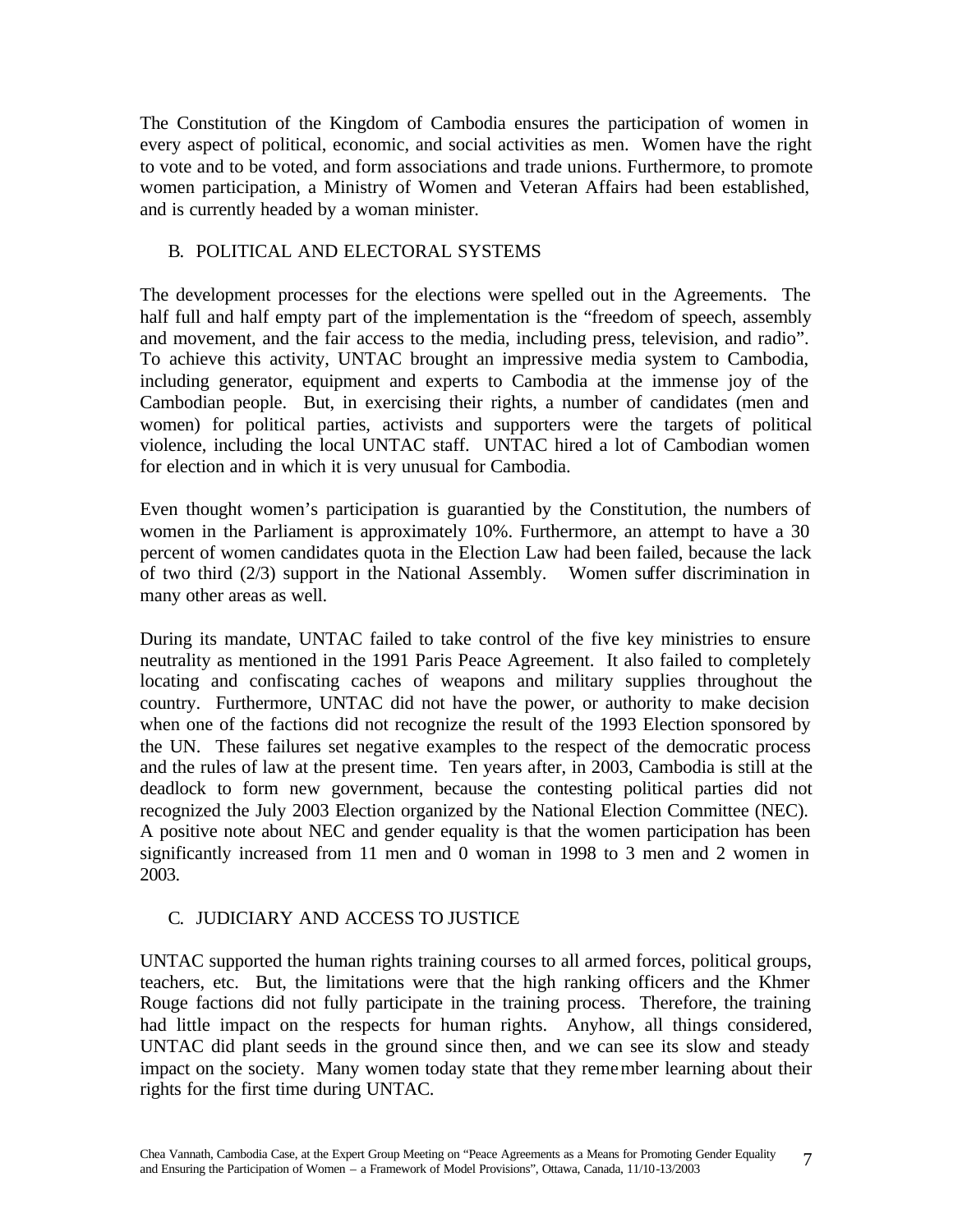Justice sector reform is an essential requirement to reduce corruption and deal with impunity within Cambodian society. A weak judiciary and poor rule of law harms inward investment and therefore undermines efforts to achieve poverty reduction. It is clear that reform must take place of the Supreme Council of the Magistracy and the Constitutional Council. Unfortunately, these institutions were never properly created during and after UNTAC, and this gap leaves a lasting weakness.

During UNTAC, and in the post-UNTAC period, there has been training for judges, prosecutors and lawyers with the establishment of training schools. An ongoing training program of those working with the legal system will have a positive effect in providing much needed capacity building. Much more is needed.

The Khmer Rouge (responsible for 1.7 millions death in Cambodia) was a legal entity of Cambodia under the name of Democratic Kampuchea. Currently, there is an advanced negotiation to have a Mixed Tribunal (the Royal Government of Cambodia – RGC - and the UN) to trial some Khmer Rouge leaders responsible for the killing from 1975 to 1979.

### D. RECONSTRUCTION OF SOCIAL STRUCTURES AND CIVIL SOCIETY

In the post-conflict era, several women in civil society played important roles to move the peace process forward, and to lay the grounds for national healing and reconciliation. Many women led and worked in NGOs and civil society blossomed during the UNTAC period and beyond. There were peaceful movements leaded by non-governmental organizations and civil society to spread the concepts of non-violence, peace, and national reconciliation. However, women's participation was still dominated by the political agendas and interests, in which it underestimated the effort for real unity and reconciliation. There was resistance to gender equality based on traditional culture and customs, and the weak understanding of gender.

During many meeting and gatherings (prior/during/post peace agreement) of women from different political factions, women were more prone to talk and listen to each other, and more open to peace and reconciliation.

A positive lasting legacy of UNTAC is the labour/trade unions women leaders, especially in the garment factories where 80% of the workers are women. We also see a new phenomenon of the liberalization and emancipation of approximately two hundred thousand (200,000) of young girls who left the countryside and come to work as garment factory workers in the city of Phnom Penh. Furthermore, more women start to rise in different workplace, in the government, civil society and private sector, but the working conditions are still very limited, and generally open for exploitation.

# E. RECONSTRUCTION OF ECONOMIC SYSTEMS

The Civil Administration Component of UNTAC was responsible for looking at economic issues including tax revenues and many other issues. There was very little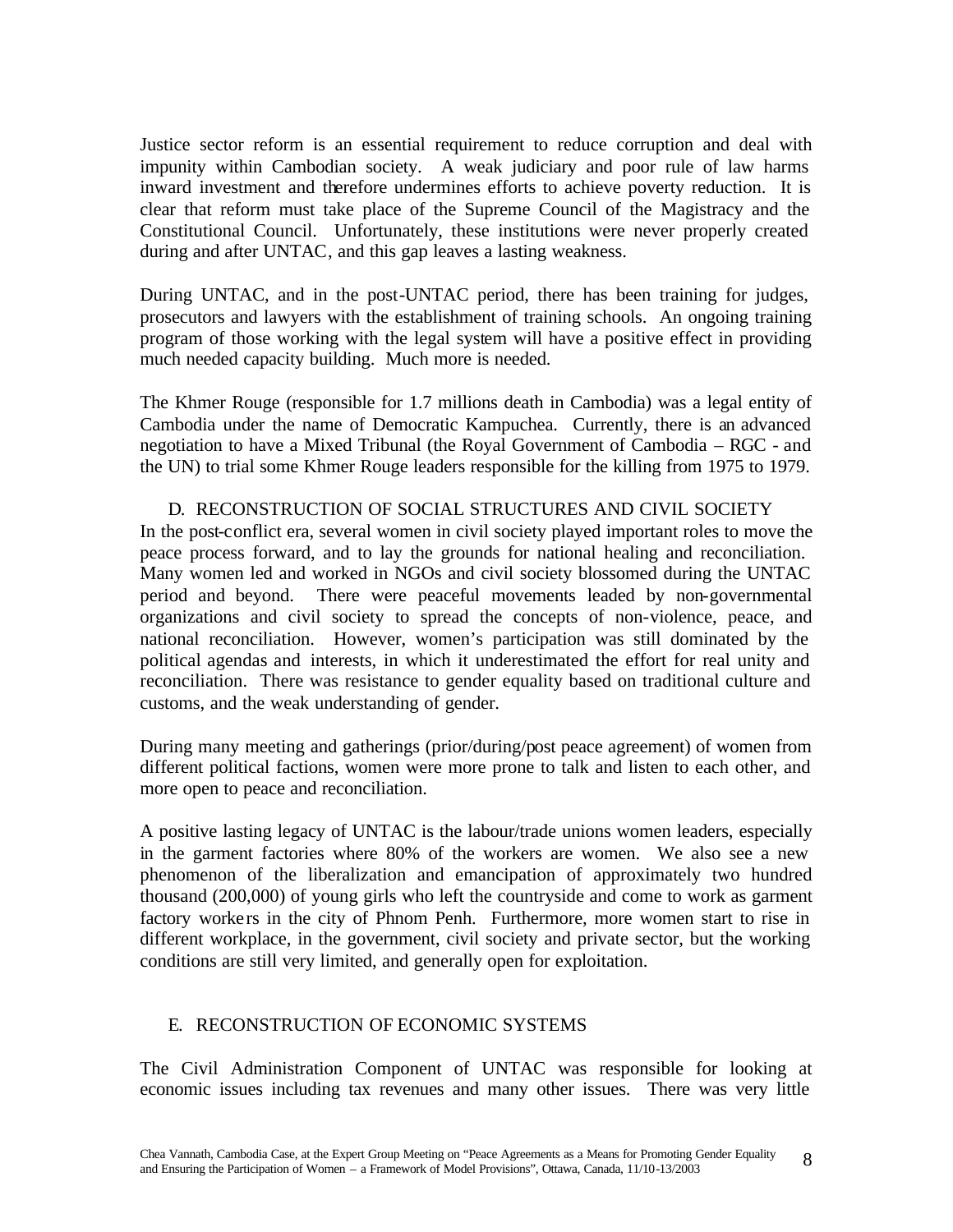progress in this area. In Cambodia, about 65 percent of agricultural labor and 75 percent of fisheries production are in the hands of women. Poverty reduction will not be successful unless the big portion is included in the process. There is a need to promote gender equality.

### The National Poverty Reduction Strategy

In an address by Prime Minister Hun Sen, in October 2003, it said that: "The biggest challenge faced by the Royal Government in its quest for development is to reduce poverty and improve the quality of the Cambodian people. The Royal Government is fully conscious of the burden of poverty and considers such a heavy cost to the economy and society. This burden is socially destructive and morally unacceptable. Therefore, based on this philosophy, the Royal Government has embarked on the National Poverty Reduction Strategies (NPRS), which has the following two [among the others] key elements: 1. The equitable distribution of the fruits of growth between males and females; 2. Improving gender equity, focusing on reducing the gender gap in all aspects of life."

In order to harmonize and monitor the contributions that will be made by the international community to the reconstruction of Cambodia after the formation of a government following the elections, a consultative body, to called the International Committee on the reconstruction of Cambodia (ICORC) was set up and open to potential donors.

The ICORC has been changed to the donors Consultative Group (CG) held every years. Currently, the foreign aid constituted 50% of the Cambodian National Budget. Despite the last ten years of aids, the areas of heath, education, and rural development still remains a serious concern for the Cambodian people.

The aid comes from a spectrum of foreign countries with different and competitive agendas, different and competitive requirements, and different and competitive expectations. They provide technical assistance to promote democracy, good governance, transparency, accountability, and the rule of law. They also focus on economic growth, but a careful planning, coordination, and on-going monitoring are needed to improve the quality of life, the well-being and dignity of the people. There is evidence that the PRSPs are being used at forums like consultative group meetings to encourage donor alignment.

# F. DISARMAMENT, DEMOBILIZATION, AND REINTEGRATION

The Paris Peace Agreements explicitly stressed on the withdrawal of foreign forces, cease-fire, and related measures, but it failed to properly implemented because the lack of support, and trust among the four political factions, and lack of law enforcement from UNTAC. UNTAC was composed of more than 20,000 staff from 43 countries, and spent approximately 2 billions.

A major problem with the implementation of the Agreements was that the Khmer Rouge dropped out - the demobilization was incomplete because of the withdrawal. Therefore, as a consequence, the ongoing presence of small arms within society has a disturbing impact upon vulnerable communities. The use of weapons to support acts such as land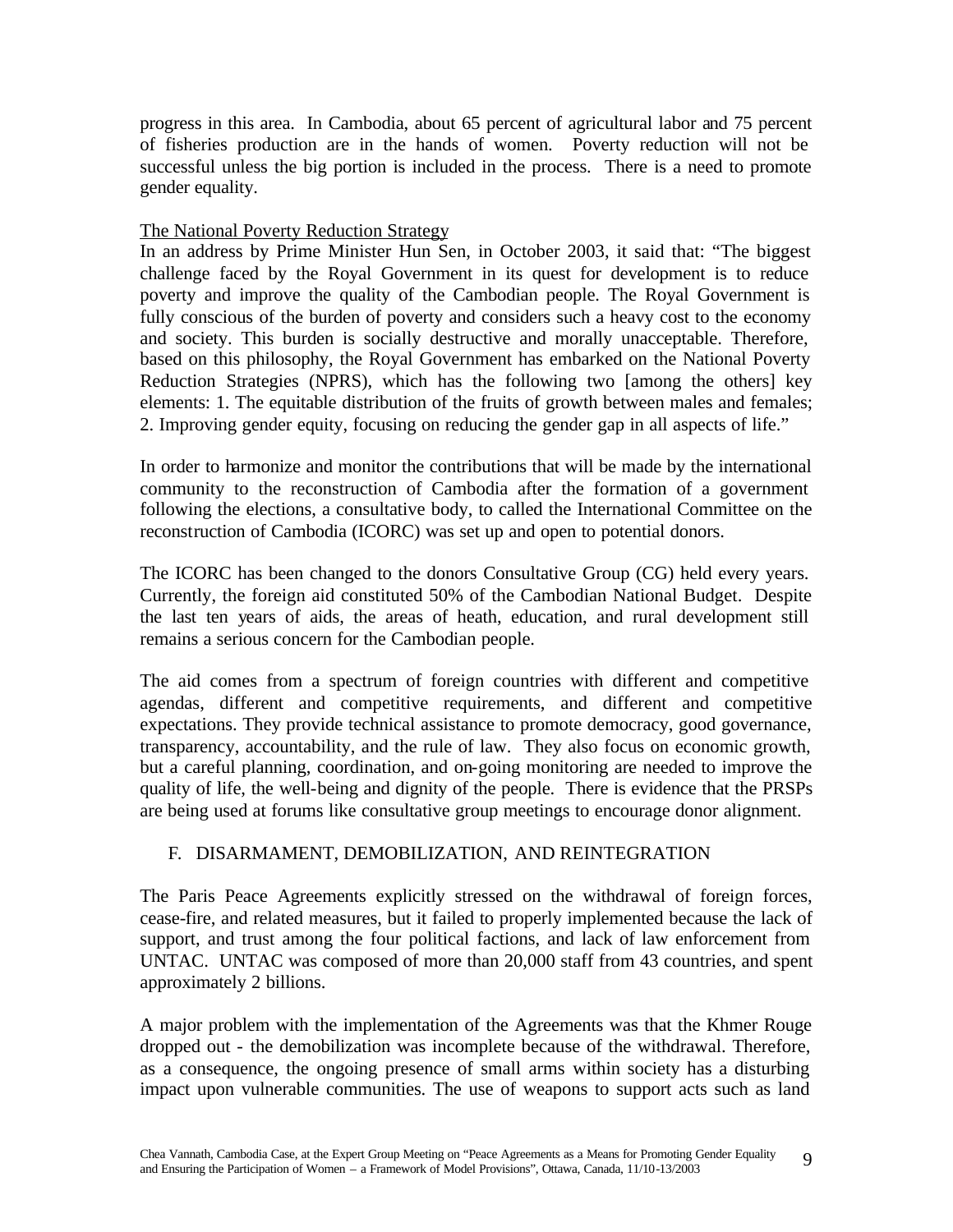grabbing and trafficking which threaten, disempower and harm the poor needs to be addressed. The actions have been already taken by the RGC in collecting and destroying a large number of illegal weapons. However, it urges the National Assembly to pass the draft Arms Law as soon as possible. At the same time more effective law enforcement will be needed to ensure that illegal weapons are confiscated and destroyed more effectively. The need to security and stability at all levels within Cambodia will be aided in the long term by more vigorous action in removing weapons from circulation.

#### The Negative Legacy of UNTAC

Approximately 23,000 UNTAC staff from different parts of the world flock into the country, allowing the booming of local businesses for goods and services, contributed to the country prosperity. For better or for worse, the presence of 15,000 male troops, far from home and family, also contributed to the increase of brothels. The presence of UNTAC personnel presented a flagrant gap between the "have" and the "have not". As a result, the poor young girls became prostitutes. The Cambodian leaders and politicians on and off highlighted the presence of UNTAC to the existence of HIV/AIDS in Cambodia. The negative consequences of the UNTAC troops were on the poor and vulnerable girls and women prostitutes who did not have access to medical care.

Furthermore, the cases of rape by UNTAC personnel occur more and more toward the end of the mission in 1993, and by the time the alleged victims brought the case to UNTAC attention, the former UNTAC persons already left the country and the Missions. In addition, UNTAC did not equipped to deal with the rape issues, such as the lack of female personnel to assist the victims.

### **Recommendations, Lessons Learned and Good Practices**

**The Agreements were not fully implemented, leaving space for misuse of power and incomplete application of democratic principles. The legacy of this incomplete implementation remains today, with a lack of rule of law, and widespread impunity. The Constitution has not been applied and many laws have not been passed, nor institutions properly set up.**

**The presence of UNTAC was too short, as start-up time was insufficient to allow for long-term effects.**

**The following legal issues could have been given greater attention during the UNTAC period:** 

- **Need to insure that the freedom of expression, freedom of speeches, freedom to have peaceful demonstration are protected by the law.**
- **A law on weapons should be passed by the National Assembly, and its provisions vigorously enforced to ensure the removal of more illegal weapons from society.**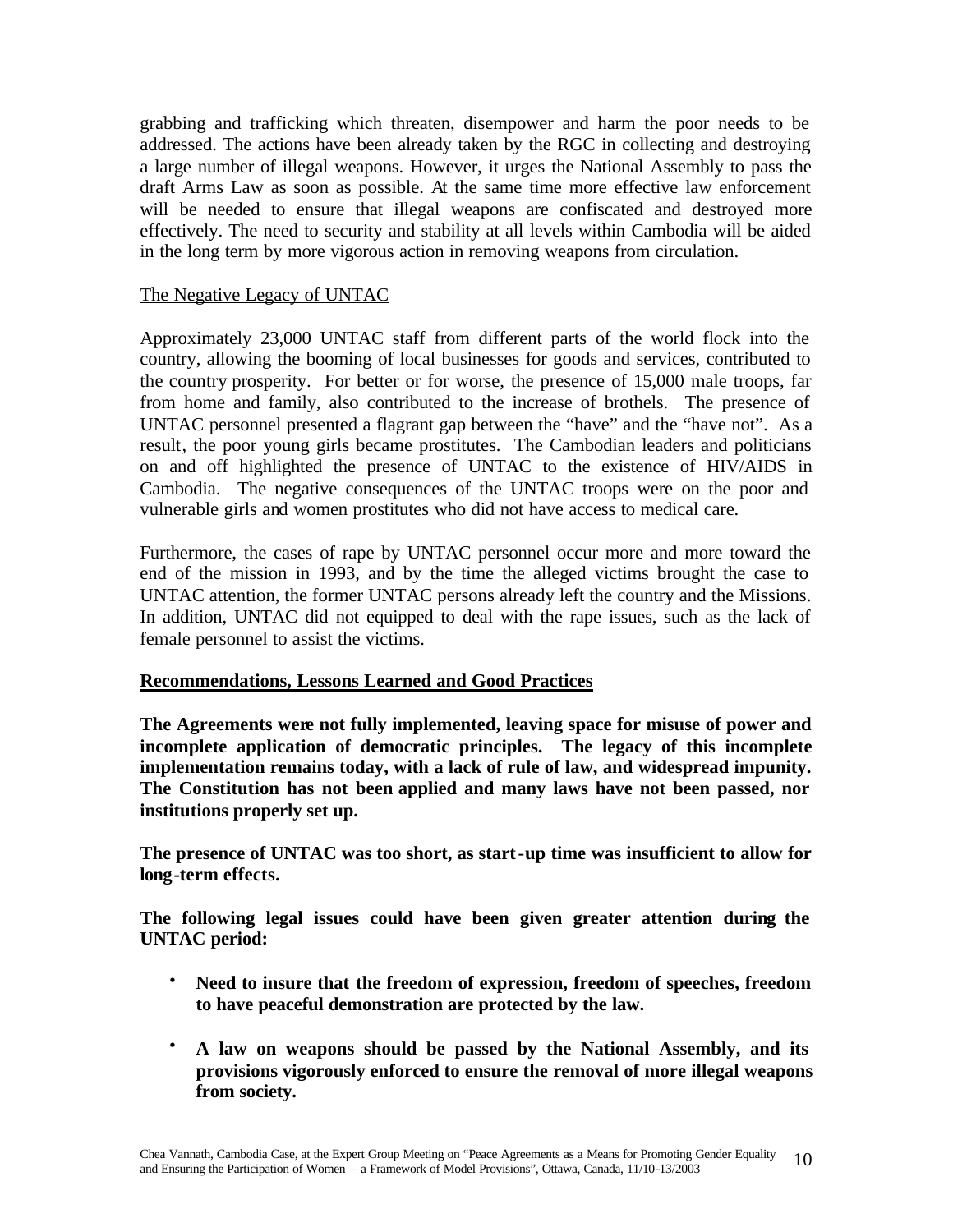- **The Law enforcement needs to be strengthened to deal with the exploitation of women and children.**
- **The Domestic Violence Law needs to be passed by the NA as a matter of priority. Following this effective enforcement is necessary in order to begin to deal with a situation in which 25% Cambodian women are victims of domestic violence.**

**Develop a code of conducts for the UN Peace Keeping Forces, for the respects of concerned country traditions and customs.**

**The UN should create workable mechanisms in place dealing with plaintive complaints and grievances against their personnel.**

**Besides modeling gender mainstreaming by using affirmative action policies to hire local staff, the UN should also reform their own staff structure to include more women in total, and more women in senior positions.**

**The extensive training in human rights, including women's human rights, which was reinforced by a widespread media campaign made important contributions to gender issues, but these initial steps need to be reinforced for the long-term with adequate funding provided.**

**The fight against corruption within the civil service will take number measure including the preventing people from purchasing their position. Increasing salaries for public sector workers is crucial and must be addressed as a matter of priority. However, this must be supported by an involvement and monitoring by the United Nations Cambodia Office of the High Commissioner for Human Rights.**

**The withdrawal of the Khmer Rouge from the peace process also left a lasting legacy which has still not been resolved. For the RGC and UN mixed tribunal process to be beneficial to the Cambodian people, the tribunal should be conducted at an independent, transparent and credible manner. Furthermore, the UN should encourage women judges and prosecutors to be in the tribunal.**

**The RGC needs to develop mainstreamed gender related data, which should then be widely disseminated to provide a useful gender indicator and illustrate the extent of women's contribution to society.**

**Need to improve donor alignment and harmonization around national strategies in order to achieve successful implementation of NPRS. Furthermore, donors' wider consultation with civil society and NGOs should be encouraged.**

**It is essential that UN/Government, donors and NGOs alike see gender issues as being crosscutting. The development of mainstreamed gender related data is**